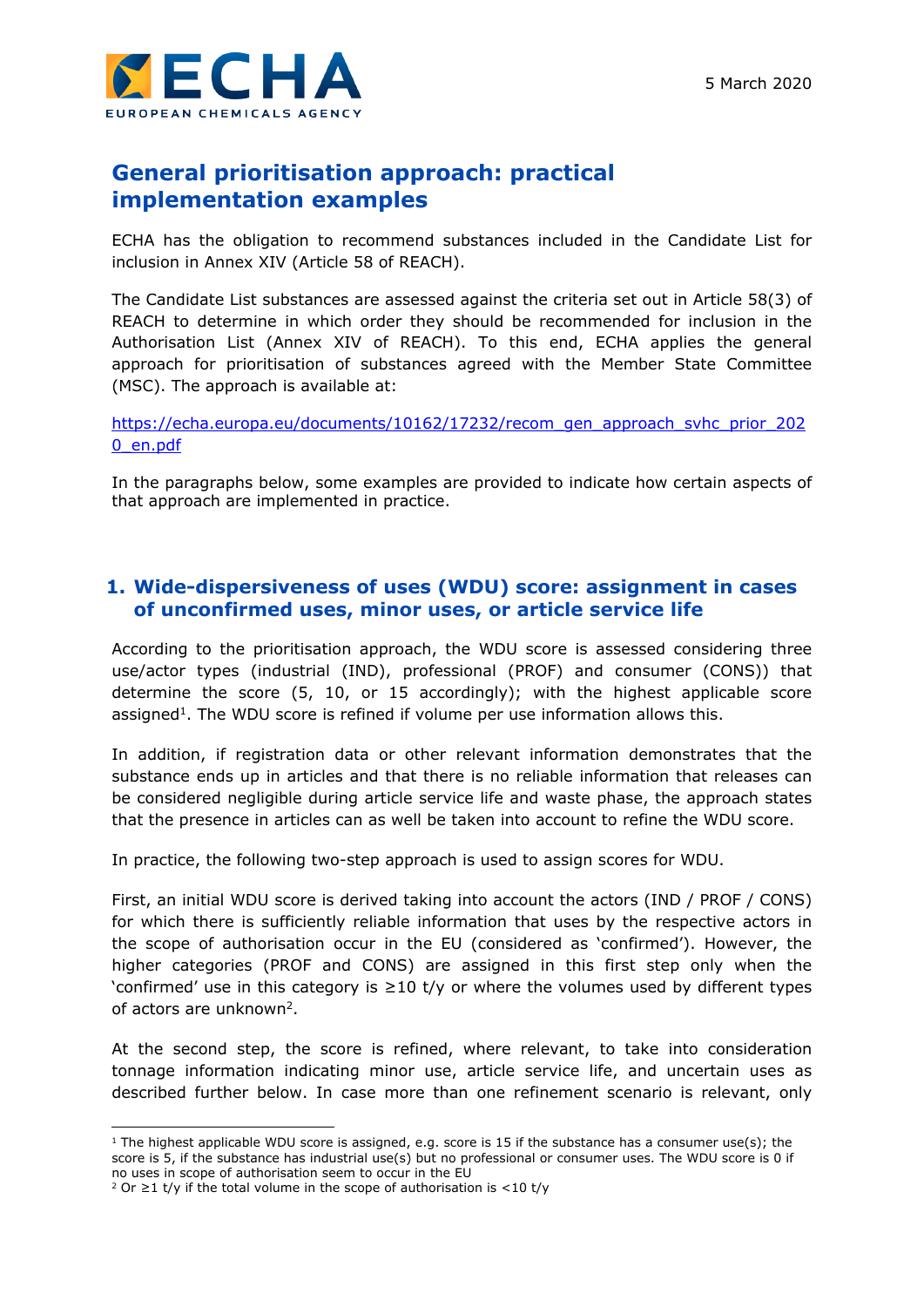that refinement is applied which leads to the higher score, i.e. only one refinement is considered.

Please note further that the maximum WDU score is 15. For example, a WDU score of 15 is assigned for a substance with confirmed CONS uses even if in addition release from articles is assumed.

#### **Minor uses**

In case a substance would be assigned to a certain category (actor) because of CONS or PROF use(s) and it is known that the respective use(s) corresponds to a very low volume<sup>3</sup> (i.e.  $\lt 10$  t/y) and that most of the volume is used in a lower-score category, a score half-way between the two categories (and rounding down to the nearest whole number) is assigned.

For example, for a substance with both IND and PROF uses, but PROF corresponding to a very low tonnage  $(<10 \t{t/y}$ :

Initial score = 5 (IND); Refined score =  $5 + 2 = 7$  (IND + minor PROF)

### **Article service life (ASL)**

If a substance without consumer uses in the scope of authorisation ends up in articles and there is no reliable information that releases are unlikely during article service life and waste phase, 1 or 2 points are added to the WDU score depending on the total volume of the substance that can be assumed to be present in articles produced in the EU. If the total tonnage in articles is  $\geq 10$  t/y or unknown, 2 points are added to the initial WDU score. If the tonnage is  $\langle 10 \text{ t/y} \rangle$ , only one point is added.

For example, for a substance with both IND and PROF uses, which is in addition used in articles in volumes  $\geq 10$  t/y (and assuming that the release from those articles is considered not negligible):

Initial score = 10 (PROF); Refined score =  $10 + 2 = 12$  (PROF + ASL)

#### **Uncertain uses**

If there are indications that a substance may be used by certain type of actors (IND/PROF/CONS) in uses in the scope of authorisation but it is not possible to conclude it from the available information with high enough certainty, then a score half-way between the confirmed actor and the unconfirmed actor (and rounding down to the nearest whole number) is assigned. The same approach of half-way score is applied for uncertain article service life, i.e. if there are some indications that a substance is used in articles but it is not possible to confirm it with high enough certainty, only one point (instead of two) is added to the initial WDU score.

<sup>&</sup>lt;sup>3</sup> The description 'very low volume' (<10 t/y) is the same as used when categorising volumes (see Section 5.2 of the prioritisation approach)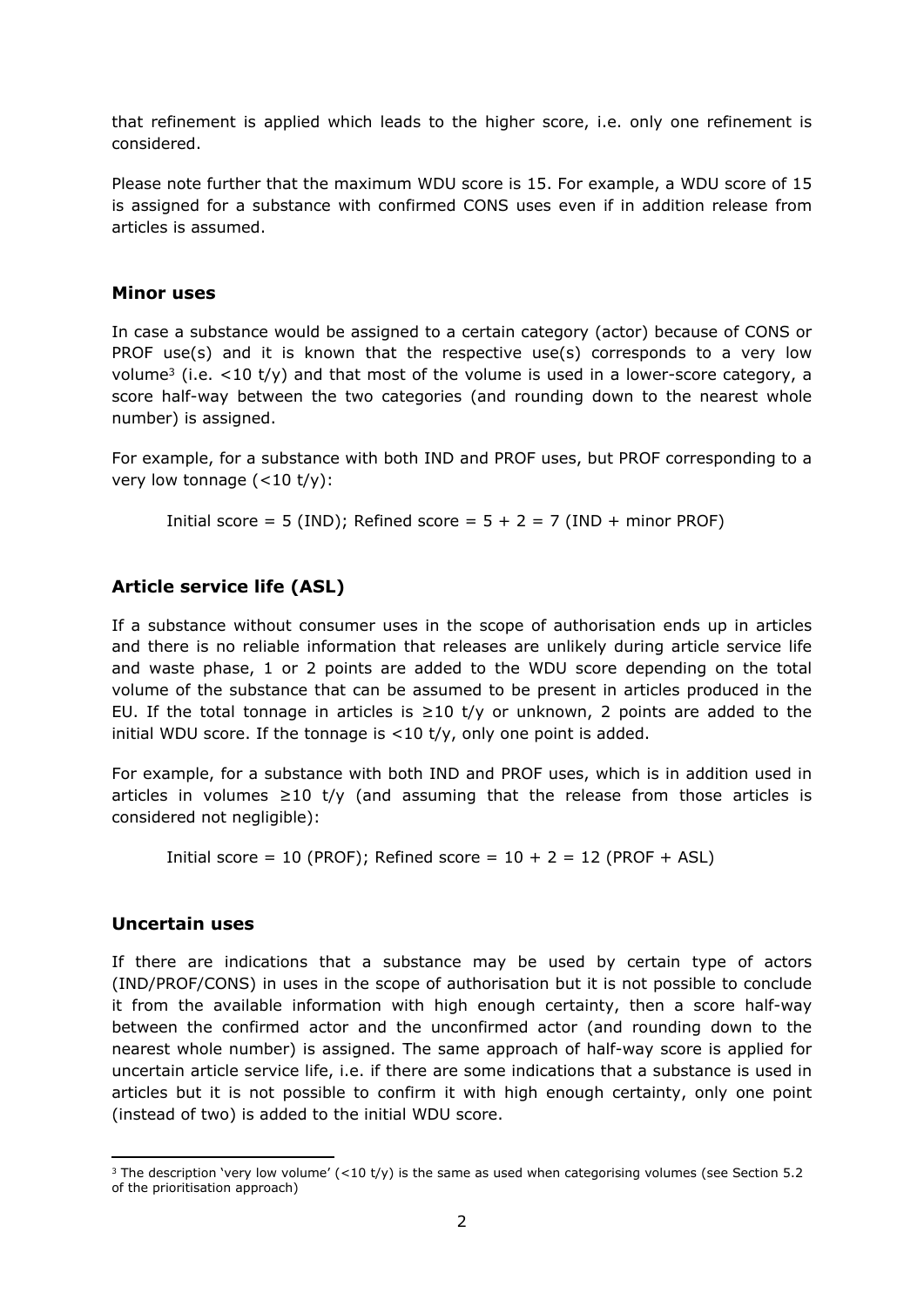For example, a substance registered only for IND uses for which there are indications that it might (based on contradictory information in registration or further use information from other reliable<sup>4</sup> sources) also be used by professional workers in uses that are in the scope of authorisation but it is not possible to conclude it with high certainty:

Initial score = 5 (IND); Refined score =  $5 + 2 = 7$  (IND + uncertain PROF)

See also the next section regarding the scoring in cases when it is assessed as not being possible to conclude on a specific score with high enough certainty and consequently a range is assigned.

# **2. Interpretation of registration data in cases of contradicting or unclear information**

Unless there is justified reason to doubt the validity of the registration information, e.g. due to contradicting information, the registration data is used as the basis for the priority assessment.

The main uncertainties for the priority assessment resulting from the contradicting or unclear information are related to:

- i) is the use in the scope of authorisation,
- ii) which is the actual actor / life cycle stage (IND/PROF/CONS/ASL) relevant for an identified use, or
- iii) which is the actual break down of volume to uses in/outside the scope of authorisation.

In such cases, a weight of evidence approach is followed for assigning the score.

For example, if based on the available description in the registration dossier a use appears not to be a use as intermediate although claimed as such, it is counted (for assigning volume and WDU score) as a use in the scope of authorisation. Accordingly, if no article service life is reported in a registration dossier despite the fact that the use of the substance clearly results in inclusion into an article, then the article service life is taken into account for scoring.

Similarly, uses reported in registration dossiers which are restricted in accordance with Annex XVII entries are not considered when assigning priority scores. For example, the use of a CMR Cat 1A/B substance on its own or in mixtures in consumer products reported in a registration dossier is not considered in the priority assessment (i.e. WDU score of 15 for CONS uses is not given). In some cases it could be assumed that the use in mixtures supplied to consumers is below the relevant concentration limit and, therefore, not restricted and not in the scope of authorisation (as the same concentration limits apply). However, even if the use was in breach with a restriction, it

<sup>4</sup> See section 4. of the prioritisation approach for information on reliability criteria applied for information not coming from registration dossiers

<sup>(</sup>[https://echa.europa.eu/documents/10162/17232/recom\\_gen\\_approach\\_svhc\\_prior\\_2020\\_en.pdf](https://echa.europa.eu/documents/10162/17232/recom_gen_approach_svhc_prior_2020_en.pdf))